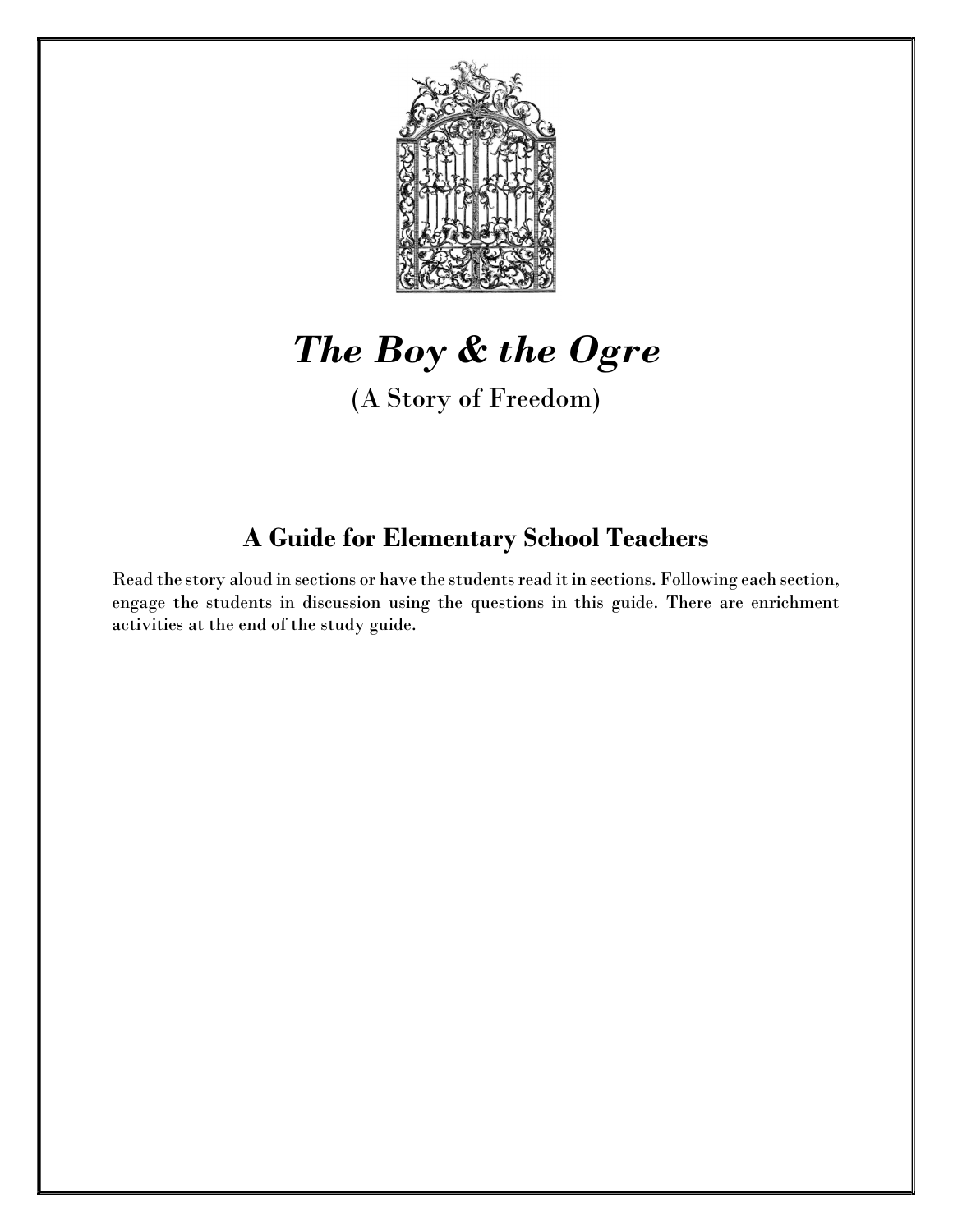#### **Preface**

#### Questions to discuss after reading the Preface

- 1. What do you think the story is going to be about?
- 2. Do you know why you were given the name you have? Were you named after someone?
- 3. What is a bakery? What kinds of things would you find there?
- 4. Have you ever been to a bakery? What was your favorite baked item to eat?
- 5. Do you know what an ogre is? What do they look like?
- 6. Do you think ogres are scary?

#### White Stone Dwelling

- 1. What is a dwelling? Name some different kinds of dwellings. (nests, caves, teepees, etc.)
- 2. Have you ever swung in a tire swing? What was it like? How did it make you feel?
- 3. What is porridge? Have you ever eaten it?
- 4. What do you wonder about?
- 5. What is another name for firefly? Have you ever caught a firefly?
- 6. What does hideous mean? What can you describe as hideous?
- 7. Are you afraid of the dark? What do you feel when it is dark?
- 8. Do you have any chores? What are they?
- 9. What are your favorite kinds of books to read?
- 10. Tell me about a time when you felt nervous in your stomach.

#### A Great and Daring Idea

- 1. The ogre went to work on the grounds with his scythe and a basket of tools. Where do you think he is going, and what is he doing?
- 2. Have you ever made up a game? What was the name of your game? Tell me about it.
- 3. The boy wanted to please the ogre. Who is someone you have wanted to please?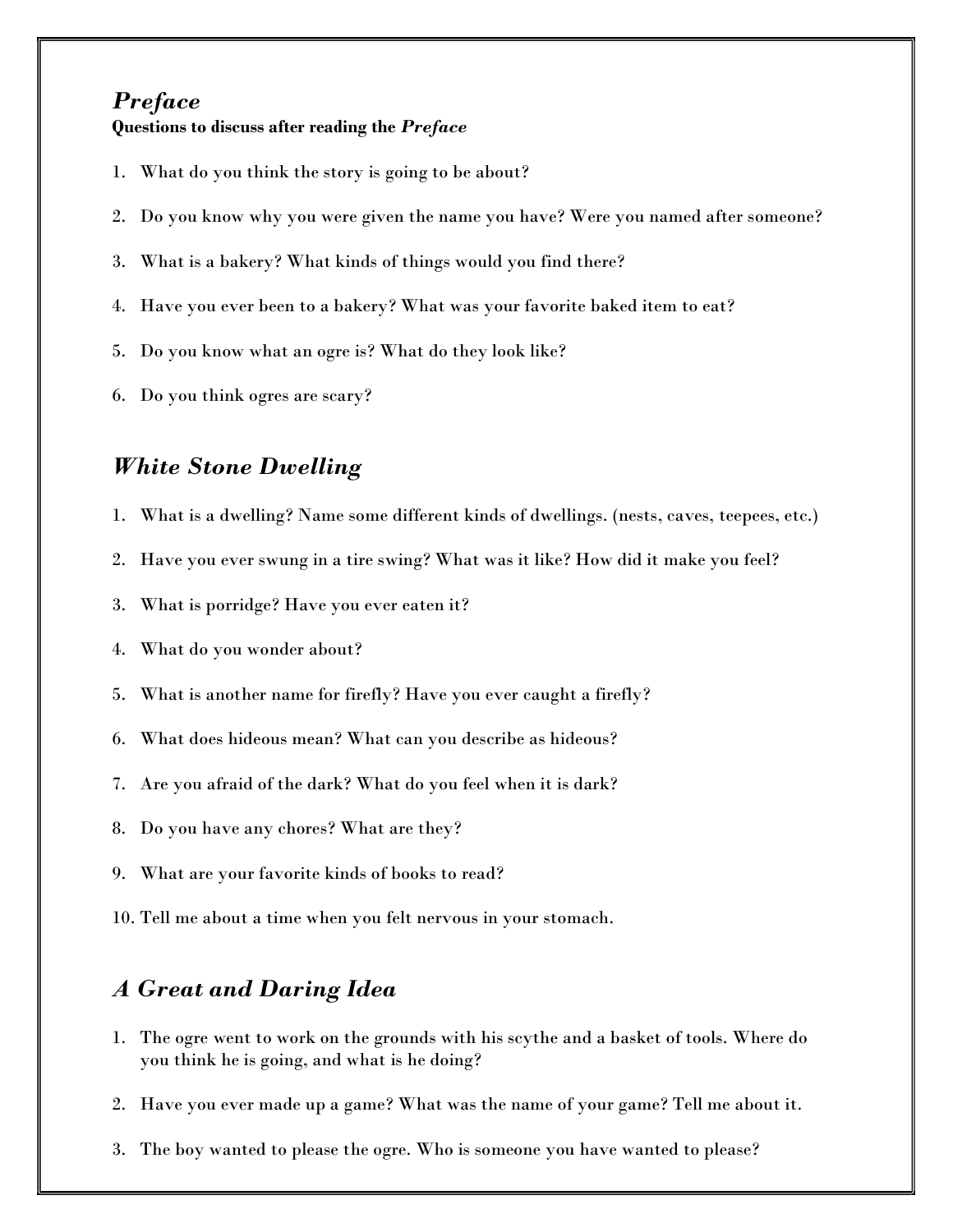- 4. Do you think you're brave? Why?
- 5. What are some of your favorite smells? Popcorn popping? Pizza? Flowers?
- 6. Tell me something that you are cautious about.
- 7. Tell me all the places you can think of where you would find a fence.
- 8. Can you remember a time when you saw a new scene for the first time? Maybe when you saw the Grand Canyon or the beach or the castle at Magic Kingdom for the first time. Describe what was new and different. Tell me how it made you feel.
- 9. Do you think the boy was fearful when he suddenly saw the girl's face through the fence? Would you have been frightened?
- 10. Tell me some of the differences between the boy's dwelling and homeplace and the scene he saw through the fence.
- 11. Do you think the scene that the boy saw through the fence was as scary as what he had been taught it was?
- 12. Have you ever told someone what you thought they wanted to hear rather than the truth? How did that make you feel?
- 13. Have you ever been afraid of someone? Who was it? What was scary?
- 14. Have you ever reached for someone to hold their hand, pat them on the back or to hug them and felt them pull away? Did you feel that you had done something wrong or they didn't like you? Tell me about a time when this happened and how you felt.
- 15. Have you ever felt like the best way to care for someone was to tell them what made them happy or okay rather than to tell them the truth?

#### "Through the Gate, Silly"

- 1. When the girl found the boy again, why did the boy tell the girl that he was playing a hiding game?
- 2. Why do you think the ogre told the boy that the world outside the fence was awful and scary?
- 3. Why was the boy afraid to ask the girl what the sweet scent was coming from the bakery?
- 4. Think of a time when someone you loved and trusted lied to you. How did that make you feel?
- 5. Think of a time when you lied to someone you loved and trusted. How did you feel?